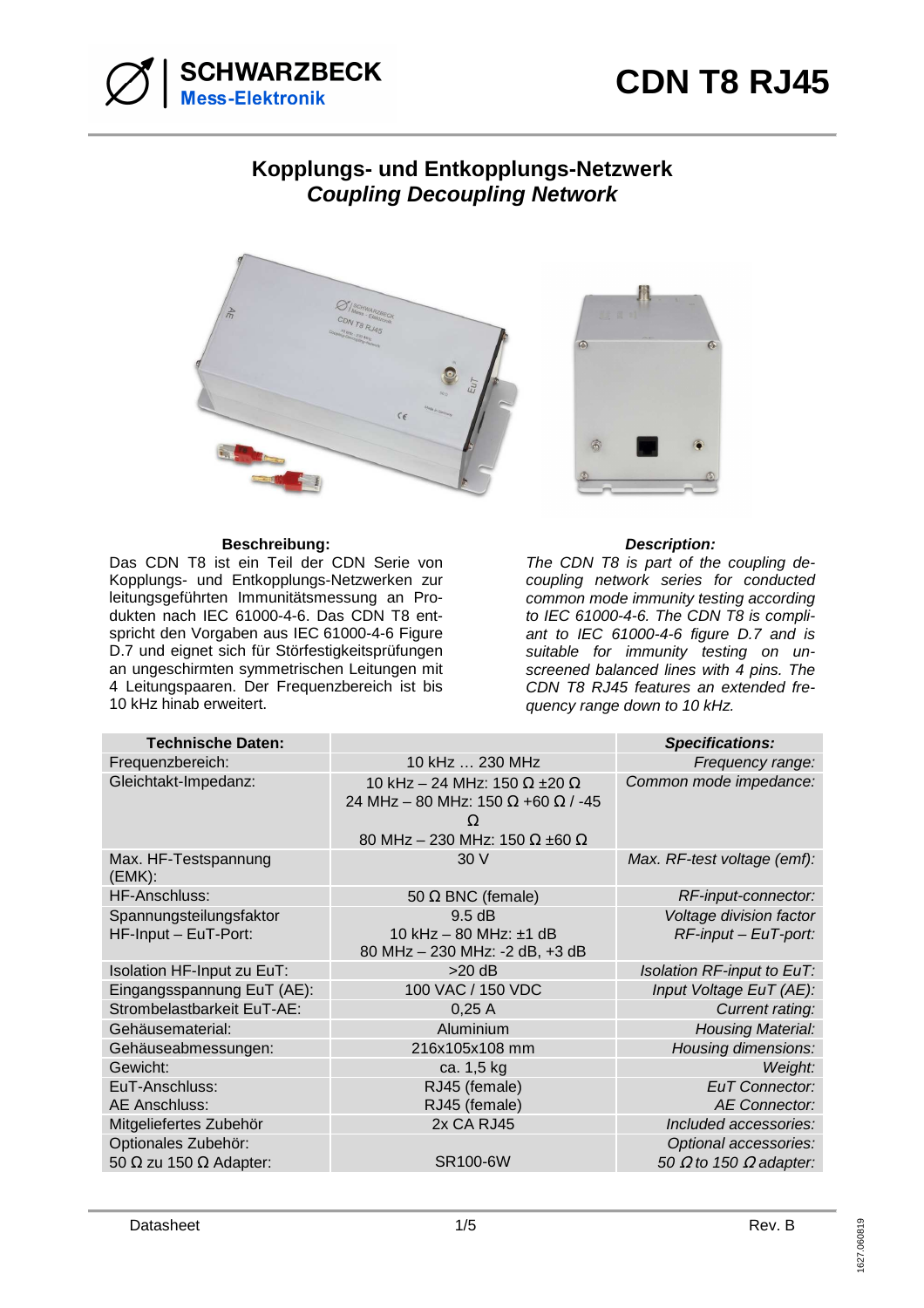

Das CDN T8 ist vorgesehen für Messungen an Geräten mit RJ45 Anschlüssen. Der Frequenzbereich umfasst 10 kHz bis 230 MHz. Im Bild 5 wird das Prinzipschaltbild gezeigt.

Alle CDNs erfüllen die Anforderungen der Normen IEC 61000-4-6, IEC 61326 und NAMUR NE 21. und werden mit individuellen Prüfprotokollen für die Gleichtaktimpedanz und das Spannungsteilungsmaß ausgeliefert. Zusätzlich wird im Bild 2 der typische Phasengang am EuT-Port und in Bild 4 die Isolation zwischen dem AE und dem IN-Port gezeigt (nicht normativ).

Zur Überprüfung oder Kalibrierung des Messaufbaus sind diverse optional erhältliche Zubehörteile verfügbar. Wird der mitgelieferte Common - Mode Adapter CA RJ45 in Verbindung mit dem 50 Ω zu 150 Ω Adapter SR100- 6W verwendet, ergibt sich automatisch der richtige Prüfabstand von 30 mm gemäß normativem Messaufbau. (siehe Abb. 9 in der IEC 61000-4- 6).

Die Erdung zum Messaufbau erfolgt über die leitende Grundplatte des CDN-Gehäuses. Zusätzlich ist auf der AE-Seite ein M4 Schraubanschluss und alternativ eine 4 mm Buchse zur Erdung vorgesehen. Zur Befestigung des CDN's sind vier 6 mm Nuten auf der nicht lackierten Grundplatte vorhanden.

The CDN T8 is intended to measure EuTs with RJ45 interface. The frequency range from 10 kHz to 230 MHz. The circuitry is shown in Fig. 5.

All CDNs comply to the requirements of IEC 61000-4-6, IEC 61326 and NAMUR NE21. Each CDN comes with individually measured data and a calibration certificate for the common mode impedance and the voltage division factor. Further typical data for the phase (not normative) can be found in fig. 2

A variety of calibration adapters and other accessories are available as option. With the two included adapters CA RJ45 in conjunction with the optional series resistor SR100-6W, the required spacing of 30 mm is obtained as depicted in Fig. 9 of IEC 61000-4-6.

The connection to ground can be accomplished using the ground plane of the CDN. Additionally there is a M4 thread located at the AE side to ground as well as a 4 mm socket to connect the device to ground. The CDN is equipped with 4 mounting notches of 6 mm width at the baseplate.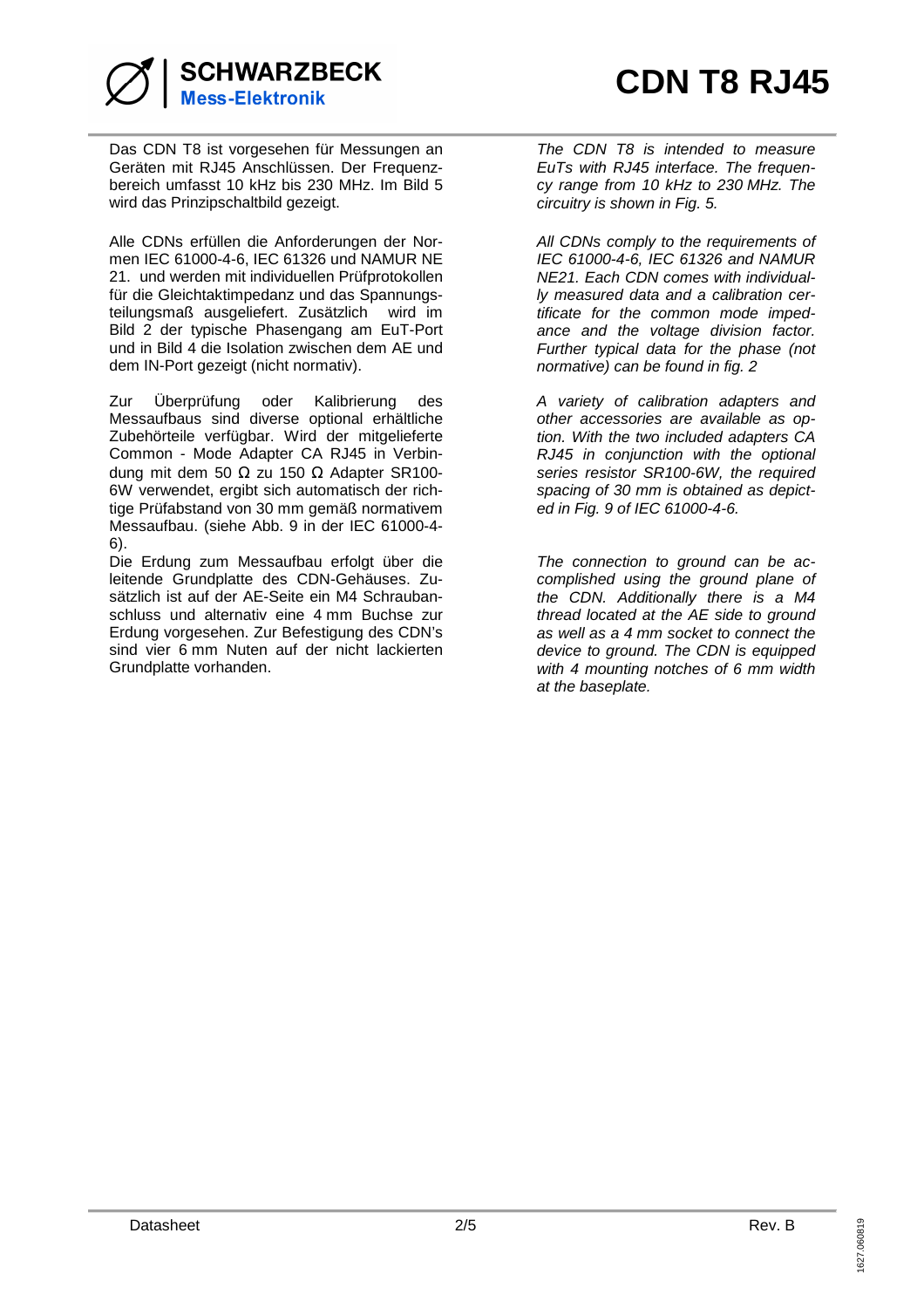





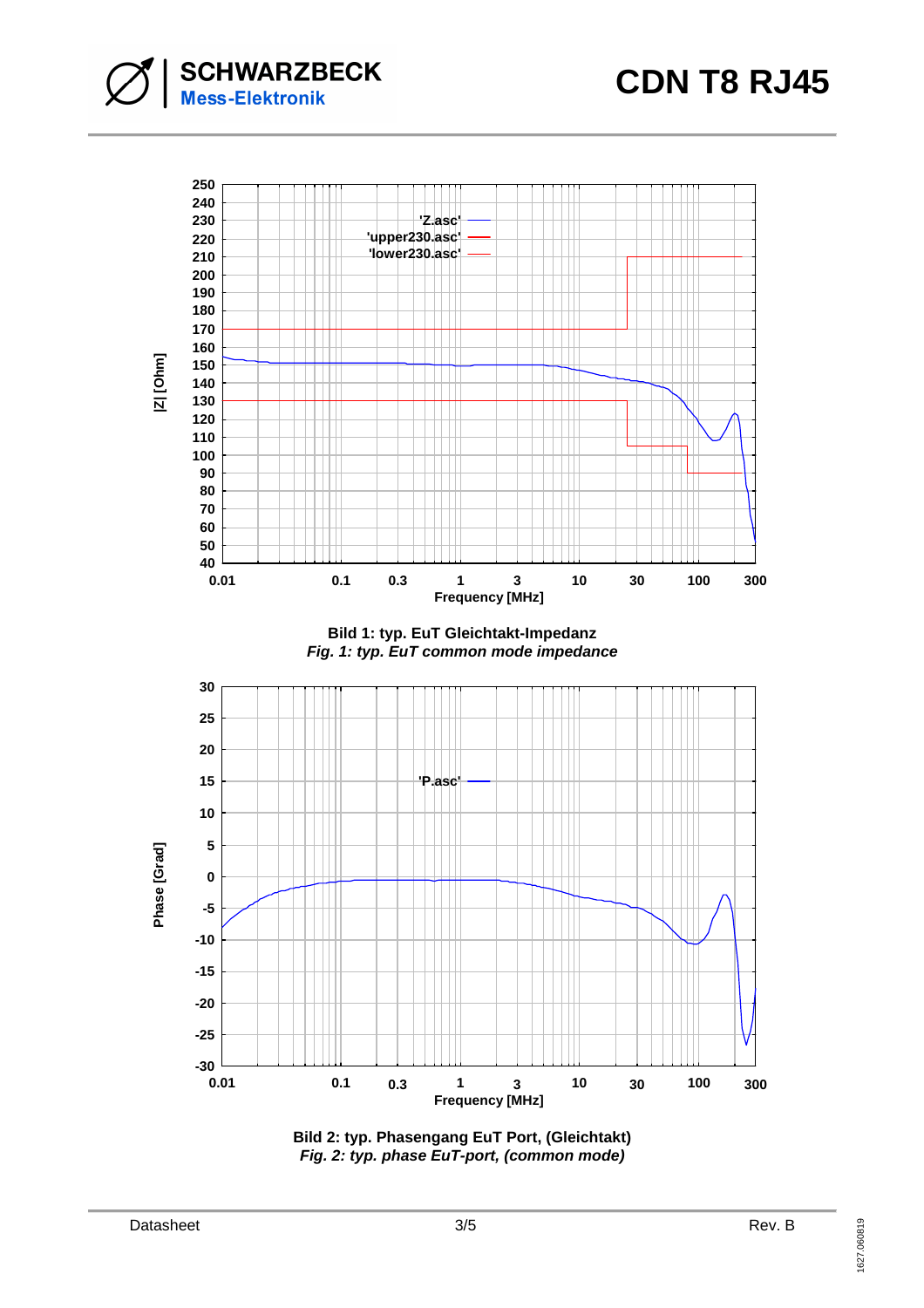



**Bild 3: typ. Spannungsteilungsfaktor HF-Port zu EuT-Port Fig. 3: typ. voltage division factor RF-port to EuT-port** 

![](_page_3_Figure_4.jpeg)

![](_page_3_Figure_5.jpeg)